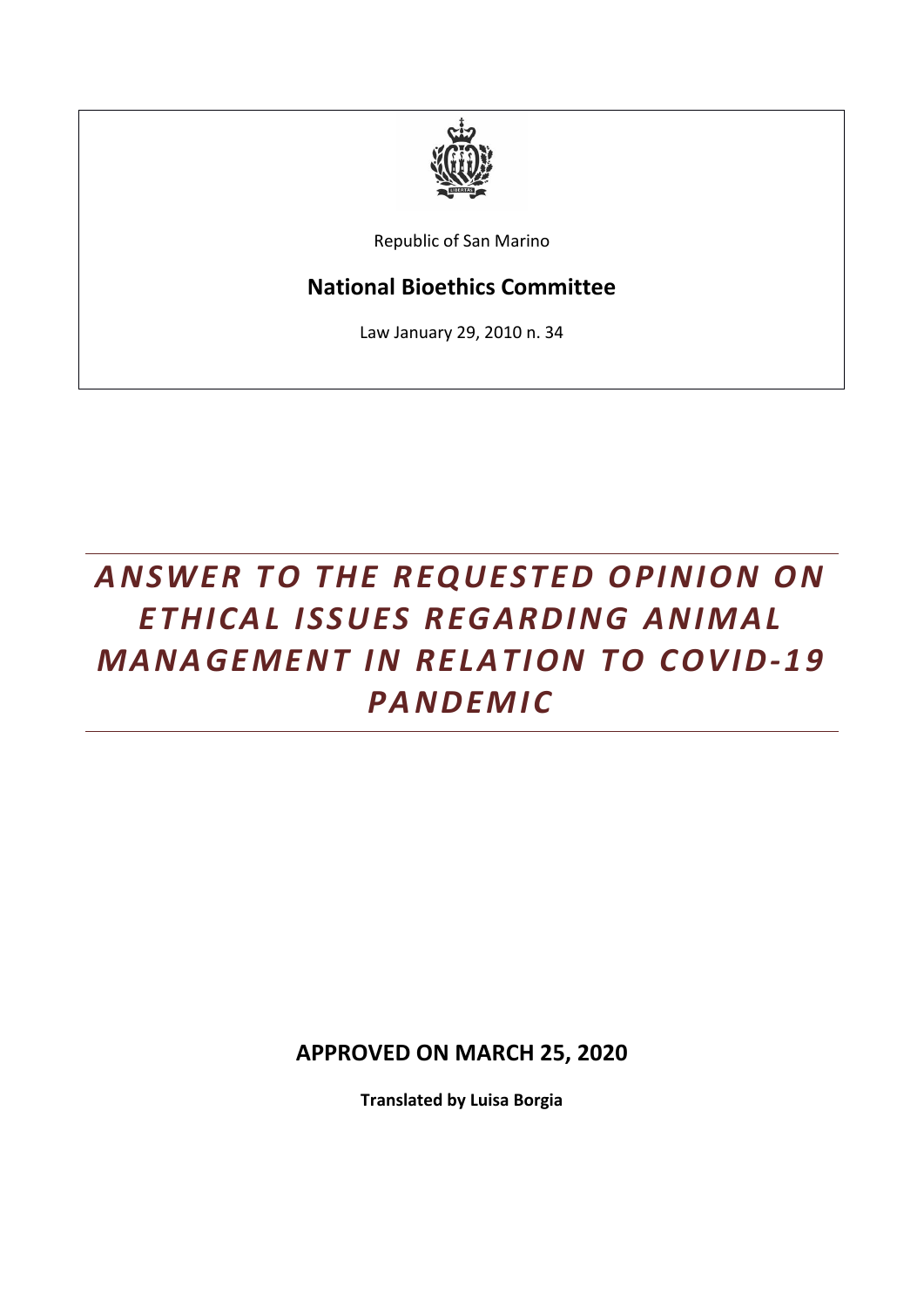The National Bioethics Committee (CSB) of Republic of San Marino received from APAS (San Marino Animal Protection Association) a request to express an Opinion on ethical issues related to animal management in relation to the Pandemic COVID-19.

The following Opinion was drafted by a dedicated group represented by Luisa Borgia, Vice chair, Francesca Piergiovanni, member of the Bioethics Committee, and Pasqualino Santori, external expert and President of the *Institute of Bioethics for Veterinary and Agrifood-IBVA.*

The Opinion was then submitted to the evaluation of the entire Committee and approved . Therefore,

## **The National Bioethics Committee unanimously agreed to issue the following Statement:**

During its mandates, CSB has paid attention to Bioethics for animals, proposing a reflection on the moral relevance of the animals, legally considered properties, even if with a particular *status*, given the nature of "sentient beings"<sup>1</sup>.

In particular, CSB addressed this specific sector of Bioethics in two documents: **Bioethics of Disasters** (2017) and **Decision-making process in taking care of the sick person at the end of life** (2019), in which all aspects of the delicate management of animals in case of disasters/emergencies and in end of life of the owners are deepened, while always respecting a clear value distinction between man and animal; therefore, the Opinion that was requested can only refer to the founding principles of Bioethics for animals, expressed in the documents we just mentioned.

CSB reiterates that the management of animals in emergencies and catastrophes also has significant socio-economic and hygienic-sanitary implications, as well as complex bioethical issues..

However, the current health emergency caused by the COVID-19 pandemic, as a phenomenon that simultaneously affects entire continents, has introduced further elements of reflection, including those relating to the necessary containment measures that many countries, including the Republic of S. Marino, have adopted with specific regulatory acts.

The COVID-19 pandemic does not concern animal health<sup>2</sup>, however the emergency has a significant impact on the lives of domestic animals, who share work, space and time with humans and depend on them.

<sup>1</sup> The condition of "sentient beings" is attributed to animals by the European Union, through the *Treaty of Lisbon* amending the Treaty on European Union and the Treaty establishing the European Community (2007/C 306/01), art. 13: *"In formulating and implementing the Union's agriculture, fisheries, transport, internal market, research and technological development and space policies, the Union and the Member States shall, since animals are sentient*  beings, pay full regard to the welfare requirements of animals, while respecting the legislative or administrative *provisions and customs of the Member States relating in particular to religious rites, cultural traditions and regional heritage".*

<sup>&</sup>lt;sup>2</sup> At current state of knowledge, there is no scientific evidence of the transmission of the virus from pets to humans. For further information on this, see: WSAVA (Global Veterinary Community) Scientific and One Health Committees, Advisory Document: Updated as of March 20, 2020. The New Coronavirus and Companion Animals – Advice for *WSAVA Members* [\(https://wsava.org/wp-content/uploads/2020/03/COVID-19\\_WSAVA-Advisory-Document-Mar-19-](https://wsava.org/wp-content/uploads/2020/03/COVID-19_WSAVA-Advisory-Document-Mar-19-2020.pdf)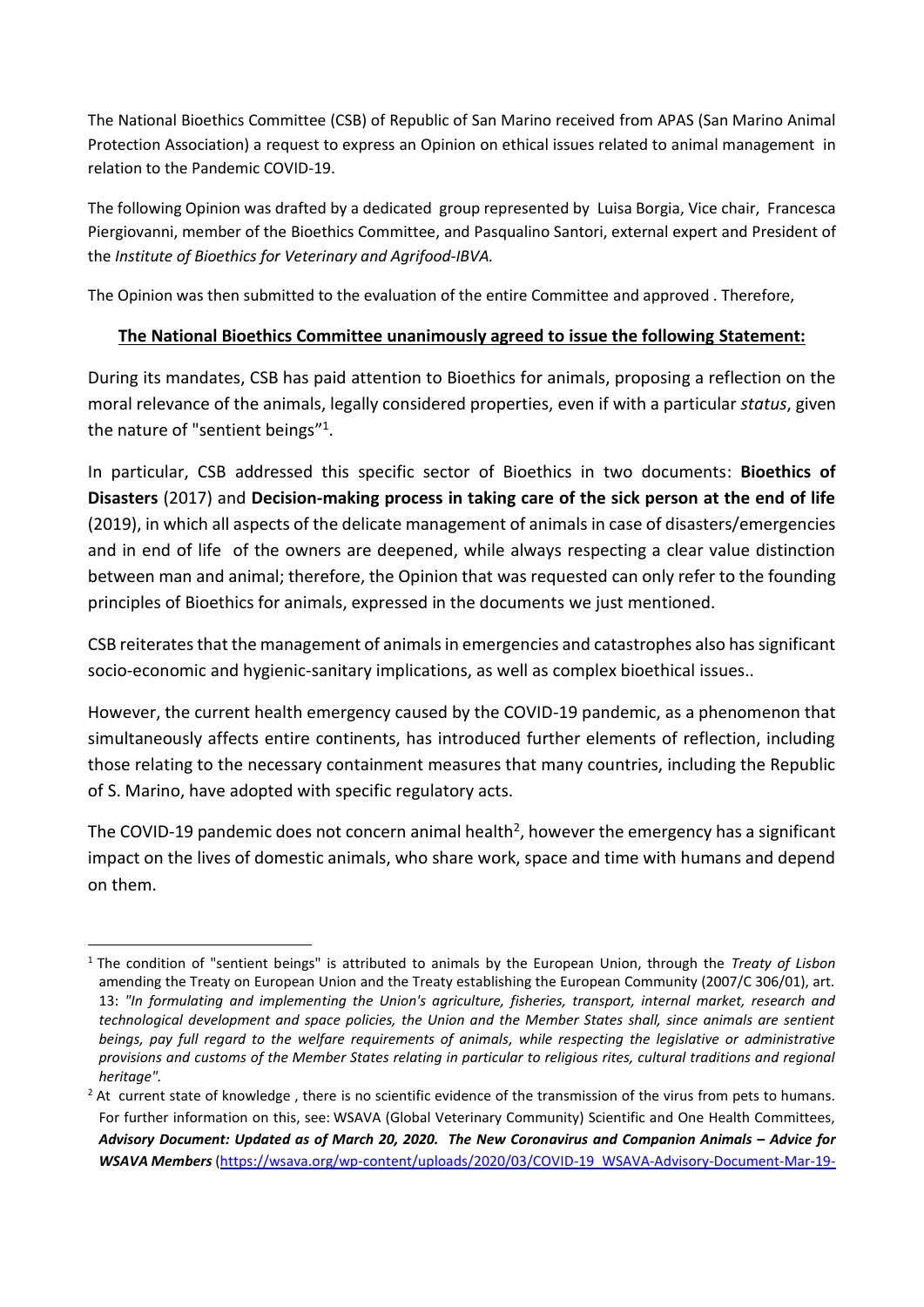Even in the context of extreme emergency, even before considering the concept of sentience, the fundamental distinction must be kept in mind between human activities aimed at "non-living" objects and activities aimed at "living" beings, for which inscrutable biological needs exist, frequent and mandatory.

CSB, therefore, expresses concern for all those quarantine or illness situations of the owners, in which caring can become extremely complex.

The organizational and health related difficulties deriving from the management of animals both pets and zootechnical together with the unmotivated fear that animals could act as vehicles for contagion, could constitute grounds for abandonment.

It must therefore be considered that

• alongside the satisfaction of nutritional and health needs that cannot be postponed, only temporarily extendable services, such as vaccinations, are to be assessed, in order to avoid infectious resurgence or sterilization to prevent stray animals;

• in case of illness or quarantine of the owner, it will still be necessary to guarantee the necessary assistance (cleaning, feeding, milking and birth assistance, etc.).

## **CONCLUSION AND RECOMMENDATIONS**

CSB, taking up what has already been said in the previous document "**Bioethics of Disasters**", reiterates how, even in emergency conditions, all possible actions must be put in place to guarantee the health and well-being of the animals, despite the due distinction between values the latter and man.

With reference to the specific health emergency from COVID-19, CSB believes that actions to safeguard animals must necessarily be implemented in compliance with the precautions dictated by legislation and common sense, so that the health of the individual citizen is protected and, at the same time, that of the community.

Therefore, CSB recommends that:

• the animal care and care activities are assessed as necessary and not postponable , therefore also taken into consideration in the economic support plans, given the difficulty in which they can be exercised;

[<sup>2020.</sup>pdf\)](https://wsava.org/wp-content/uploads/2020/03/COVID-19_WSAVA-Advisory-Document-Mar-19-2020.pdf). For updates on information relating to COVID-19 and animal health, see the website: [https://www.oie.int/scientific-expertise/specific-information-and-recommendations/questions-and-answers-on-](https://www.oie.int/scientific-expertise/specific-information-and-recommendations/questions-and-answers-on-2019novel-coronavirus/)[2019novel-coronavirus/](https://www.oie.int/scientific-expertise/specific-information-and-recommendations/questions-and-answers-on-2019novel-coronavirus/)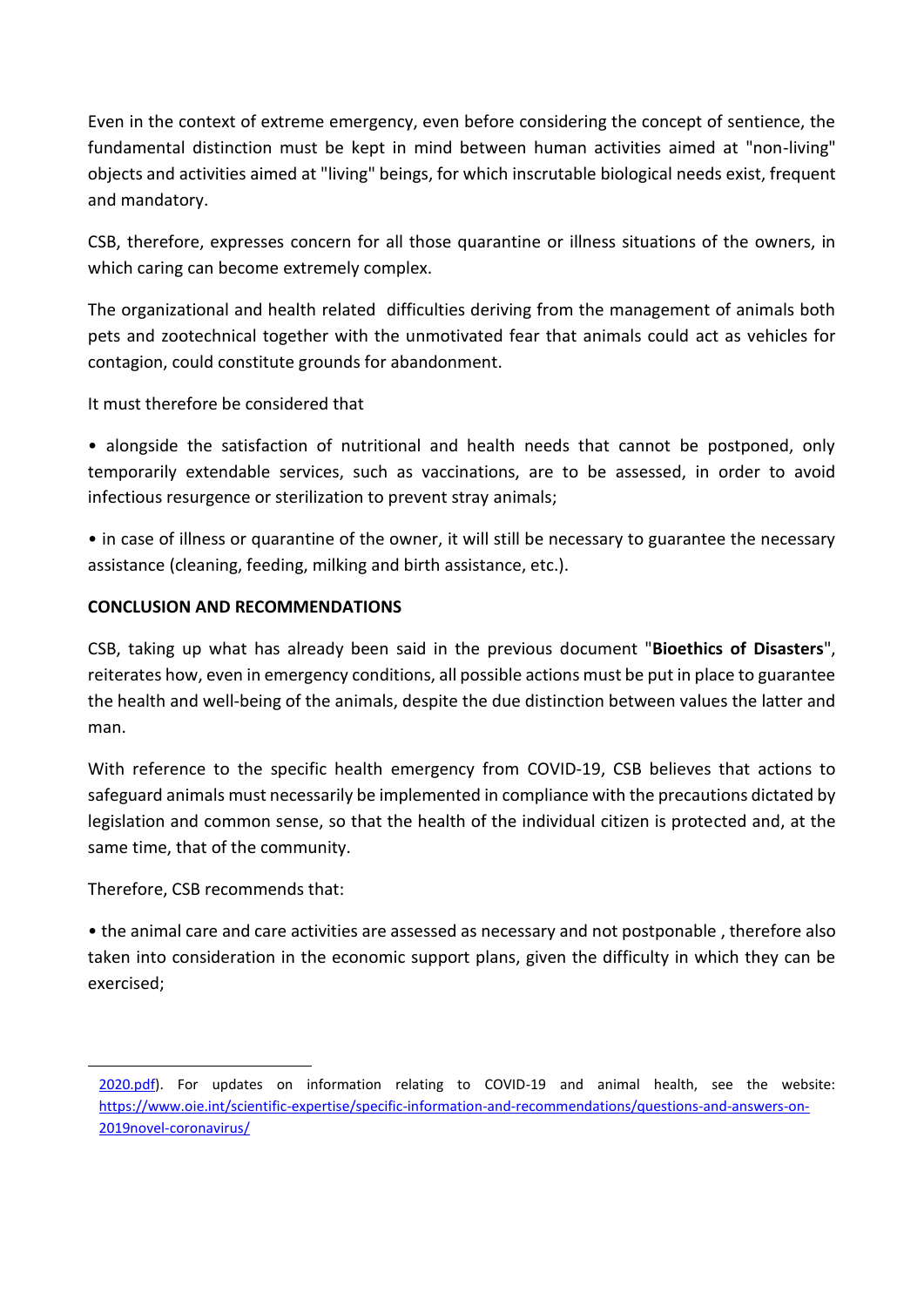• movements and operations concerning animal care, the supply of food and materials necessary for livestock breeding and the life of pets are allowed;

• services related to the care of farm animals are considered necessary and workers are put in a position to work safely; provide for emergency interventions in case of impossibility of work by the owner or staff;

• interventions of the same kind are envisaged for house animals where the owner is prevented from doing so;

• the veterinarians are the reference and orientation figures, also for the guidelines for the formulation of the restrictions relevant to animal health and care;

• the *"One Health"* approach is widespread in emergency management and public preventive medicine programs;

• news about animals are disclosed with ethical rigor by the press, making the necessary and usual use of the appropriate checks before proceeding with publication.

> The Chairman of the National Bioethics Committee of Republic of San Marino

**Virgilio Sacchini**